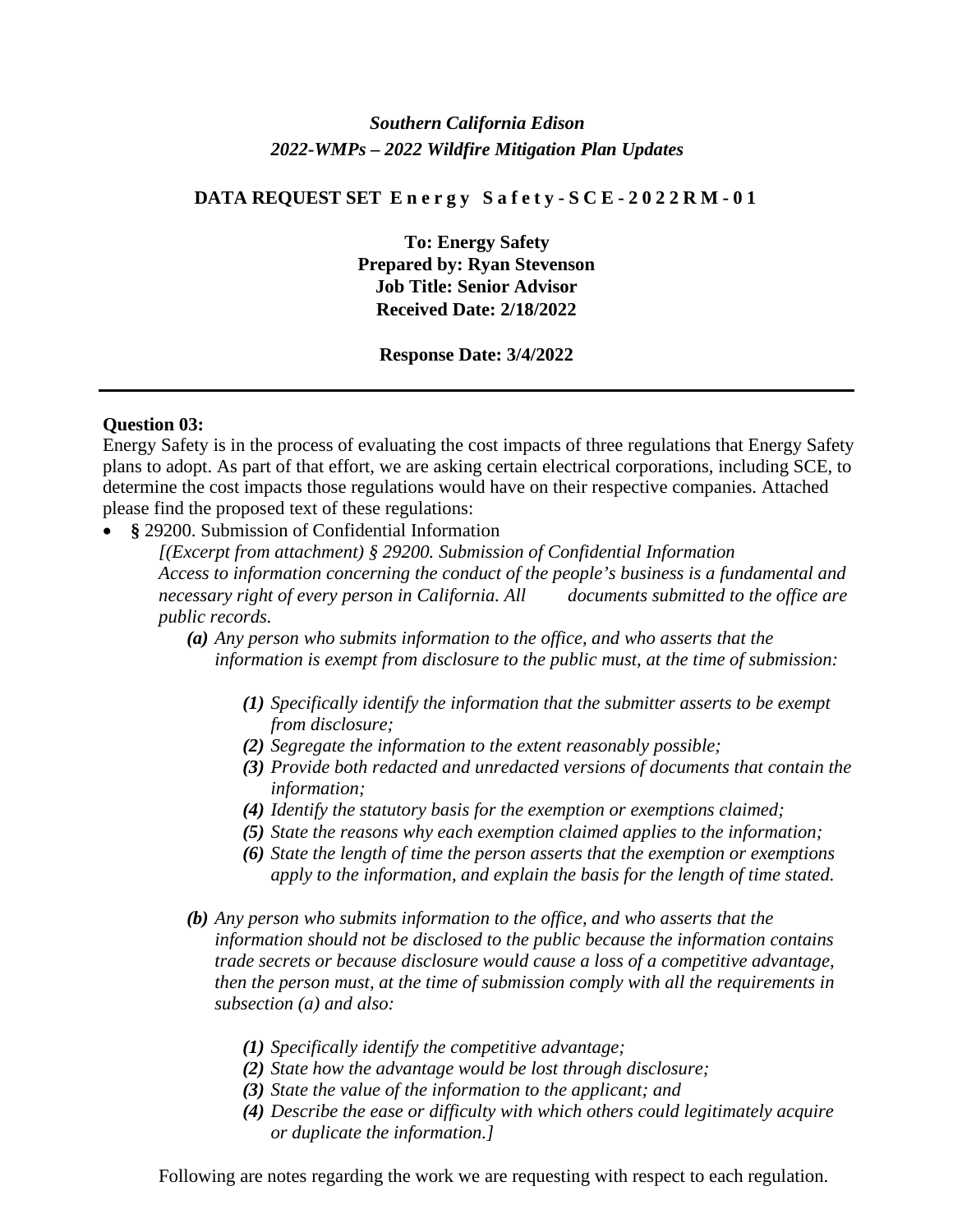§ 29200. Submission of Confidential Information

This regulation will apply when a company submits information to Energy Safety that the company maintains is exempt from disclosure to members of the public. We ask that, to the extent there are cost impacts, SCE's account for these requirements in its analysis.

# The cost of:

- **(1)** Identifying the information claimed to be exempt from disclosure;
- **(2)** Segregating the information to the extent reasonably possible;
- **(3)** Providing both redacted and unredacted versions of documents that contain the information;
- **(4)** Identifying the statutory basis for the exemption or exemptions claimed; and
- **(5)** Stating the reasons why each exemption claimed applies to the information

When the submitter claims that the information is exempt from disclosure because the information contains trade secrets or because disclosure would cause a loss of a competitive advantage. These additional requirements apply:

- **(1)** Identify the competitive advantage;
- **(2)** State how the advantage would be lost through disclosure;
- **(3)** State the value of the information to the submitter; and
- **(4)** Describe the ease or difficulty with which others could legitimately acquire or duplicate the information.

# **Response to Question 03:**

Cost impacts to identify, segregate, redact, and explain the basis for confidential data would require a study to determine. Generally, the costs of SCE personnel that identify, segregate, redact, etc. confidential information are already in base rates. However, meeting Energy Safety's increasing requirements continues to require additional resources. In the short term, incremental cost impacts are relatively low, but there can be significant resource time impacts that diverts from other critical work. Below, SCE generally describes its process, the time it takes to prepare all the requested information for confidential treatment pursuant to the nine items listed in the data request and an estimated cost impact range.

# (1) Identifying the information claimed to be exempt from disclosure:

SCE Subject Matter Experts (SMEs) are tasked to review the questions/requirements and the responses/information/data to be provided for potential information that may be confidential. SMEs assess the information pursuant to a confidential matrix, their knowledge of the information, and can reach out to experts in various fields (e.g., procurement, legal, cyber security, etc.) to confer on confidential treatment. This process can take from as little as 1-2 hours to a week or longer depending on amount/ambiguity of the information and if there is a need to pull experts together to review the information.

# (2) Segregating the information to the extent reasonably possible:

Once it has been determined that information is confidential, SMEs work with case managers and administrators to identify, mark, and/or redact the specific information in the document/file/etc. (e.g., customer names and addresses, contract payment amounts, etc.) that is confidential rather than